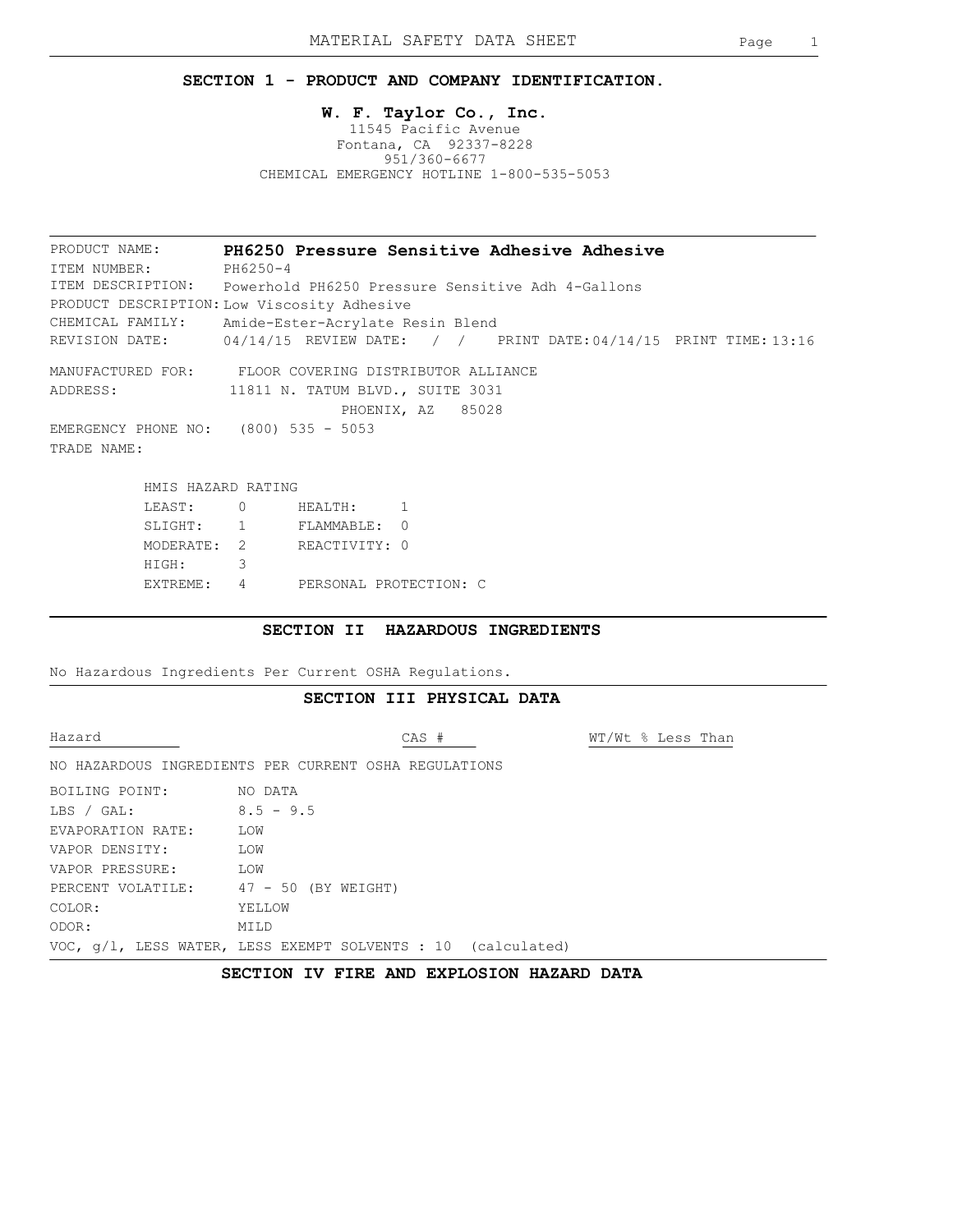ITEM DESCRIPTION: Powerhold PH6250 Pressure Sensitive Adh 4-Gallons PRODUCT NAME: **PH6250 Pressure Sensitive Adhesive Adhesive** REVISION DATE: (Continued) Page 2 ITEM NUMBER: PH6250-4 04/14/15 REVIEW DATE: / / PRINT DATE:04/14/15 PRINT TIME:13:16

FLASH POINT, PENSKY-MARTIN C.C.: NA AUTO IGNITION TEMPERATURE, DEGREES F: NA FLAMMABLE LIMITS IN AIR (% BY VOLUME): LEL: NA UEL: NA EXTINGUISHING MEDIA:

(X) WATER SPRAY (X) CARBON DIOXIDE ( ) OTHER (X) FOAM (X) DRY CHEMICAL

SPECIAL FIRE FIGHTING PROCEDURES: USE SELF CONTAINED BREATHING APPARATUS. UNUSUAL FIRE AND EXPLOSION HAZARDS: NONE KNOWN

# **SECTION V HEALTH HAZARD IDENTIFICATION**

SYMPTOMS OF OVER EXPOSURE: INHALATION:MAY CAUSE SLIGHT IRRITATION TO THE UPPER RESPIRATORY TRACT. EYES:VAPOR MAY CAUSE IRRITATION. SKIN:MAY CAUSE SLIGHT SKIN IRRITATION. INGESTION: NOT A LIKELY ROUTE OF ENTRY UNDER PROPER HANDLING CONDITIONS. MAY CAUSE VOMITING. SYMPTOMS MAY BE SAME AS INHALATION.

HEALTH EFFECTS OR RISK FROM EXPOSURE: ACUTE: INHALATION MAY CAUSE RESPIRATORY TRACT IRRITATION. CONTACT WITH EYES AND SKIN MAY RESULT TO IRRITATION. INGESTION MAY RESULT TO GASTRIC DISTURBANCES. CHRONIC: NOT KNOWN

# **SECTION VI FIRST AID PROCEDURES**

FIRST AID PROCEDURES: EYES CONTACT: WASH WITH WATER AT LEAST 15 MINUTES. IF IRRITATIONS PERSISTS, SEEK MEDICAL ATTENTION. SKIN CONTACT: REMOVE FROM SKIN AND WASH WITH SOAP AND WATER. IF IRRITATIONS PERSISTS, SEEK MEDICAL ATTENTION. INHALATION: MOVE TO FRESH AIR. ADMINISTER OXYGEN,IF NECESSARY. SEEK MEDICAL ATTENTION. INGESTION: IF SWALLOWED, CALL PHYSICIAN.

MEDICAL CONDITIONS AGGRAVATED BY EXPOSURE: NONE KNOWN

# **SECTION VII HANDLING AND STORAGE**

PRECAUTION FOR HANDLING AND STORING: DO NOT PUNCTURE. PROTECT AGAINST PHYSICAL DAMAGE. AVOID BREATHING BUILD-UP OF VAPORS. USE WITH ADEQUATE VENTILLATION. KEEP OUT OF THE REACH OF CHILDREN. PROTECT FROM FREEZING. STORE IN A DRY PLACE (50 - 90 DEGREES F). CAUTION: DO NOT TAKE INTERNALLY. IF INGESTION , DO NOT INDUCE VOMITING, CALL PHYSICIAN IMMEDIATELY.

# **SECTION VIII SPECIAL PROTECTION INFORMATION**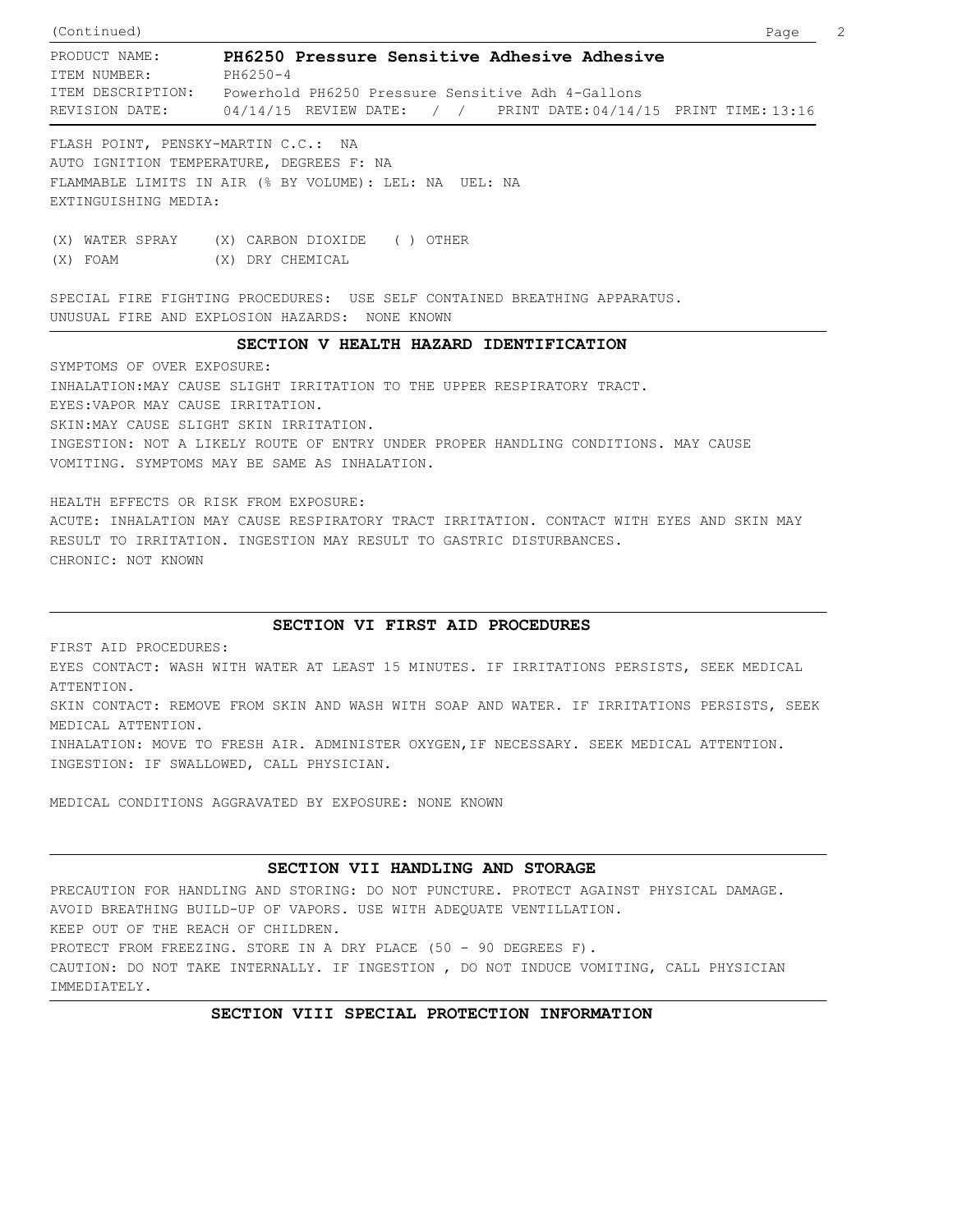| (Continued)       |                                                                        | - 3<br>Page |
|-------------------|------------------------------------------------------------------------|-------------|
| PRODUCT NAME:     | PH6250 Pressure Sensitive Adhesive Adhesive                            |             |
| ITEM NUMBER:      | PH6250-4                                                               |             |
| ITEM DESCRIPTION: | Powerhold PH6250 Pressure Sensitive Adh 4-Gallons                      |             |
| REVISION DATE:    | $0.4/14/15$ REVIEW DATE: / / PRINT DATE: $0.4/14/15$ PRINT TIME: 13:16 |             |

VENTILATION AND ENGINEERING CONTROLS: USE LOCAL EXHAUST. DO NOT USE CLOSED AIR-CIRCULATING SYSTEM. OPEN WINDOWS AND DOORS IF NECESSARY. RESPIRATORY PROTECTION: NIOSH RESPIRATOR IF NEEDED. CLOTHING: CHEMICAL RESISTANT GLOVES, APRON, COVERALLS, AND BOOTS AS NECESSARY TO PREVENT CONTACT. EYE PROTECTION: CHEMICAL GOGGLES OR FACE SHIELD OTHER CLOTHING AND EQUIPMENT: IF CLOTHING BECOMES CONTAMINATED, REMOVE AND CLEAN BEFORE REWEARING. WORK PRACTICES, HYGIENIC PRACTICES: FOLLOW LABEL INSTRUCTIONS. PROTECTIVE MEASURES DURING MAINTENANCE OF CONTAMINATED EQUIPMENT: USE GOGGLES AND GLOVES WHEN CLEANING ADHESIVE FROM EQUIPMENT. MAINTAIN PROPER VENTILATION.

### **SECTION IX SPILL OR LEAK PROCEDURES**

STEPS TO BE TAKEN IN CASE MATERIAL IS SPILLED KEEP OUT OF SEWER SYSTEMS TO PREVENT BLOCKAGE DUE TO POLYMER DEPOSITS. USE ABSORBENT MATERIAL TO COLLECT AND/OR SCRAPE UP EXCESS AND PLACE INTO CLOSED DOT APPROVED CONTAINERS FOR DISPOSAL.

### **SECTION X STABILITY AND REACTIVITY DATA**

STABILITY: STABLE FREEZE THAW STABILITY: UP TO 5 CYCLES AT 10 DEGREES F CONDITIONS TO AVOID: KEEP AWAY FROM EXTREME TEMPERATURE CONDITIONS. INCOMPATIBILTY-MATERIALS TO AVOID: OXIDIZING MATERIALS HAZARDOUS DECOMPOSITION PRODUCTS(INCLUDING COMBUSTION PRODUCTS): OXIDES OF CARBON, WATER AND ORGANIC COMPOUNDS OF UNKNOWN STRUCTURE. HAZARDOUS POLYMERIZATION: WILL NOT OCCUR

## **SECTION XI TOXICOLOGICAL PROPERTIES**

NOT AVAILABLE

# **SECTION XII ECOLOGICAL INFORMATION**

NOT AVAILABLE

# **SECTION XIII DISPOSAL CONSIDERATION**

WASTE DISPOSAL: ABIDE BY ALL STATE, FEDERAL AND LOCAL REGULATIONS

#### **SECTION XIV: TRANSPORTATION INFORMATION**

PROPER SHIPPING NAME: NOT APPLICABLE PROPER HAZARD CLASS: NOT HAZARDOUS HAZARD CODE: NOT HAZARDOUS

## **SECTION XV REGULATORY INFORMATION**

ALL COMPONENTS IN THIS PRODUCT ARE LISTED IN TSCA INVENTORY OSHA HAZARD COMMUNICATION STANDARD(29CFR 1910.1200)HAZARD CLASS(ES): NONE SARA TITLE III SECTION 312 HAZARD CLASS: NONE EPA SARA TITLE III SECTION 313: NONE

CALIFORNIA PROPOSITION 65: THIS PRODUCT CONTAINS A CHEMICAL(S) KNOWN TO THE STATE OF CALIFORNIA TO CAUSE CANCER AND/OR REPRODUCTIVE HARM.